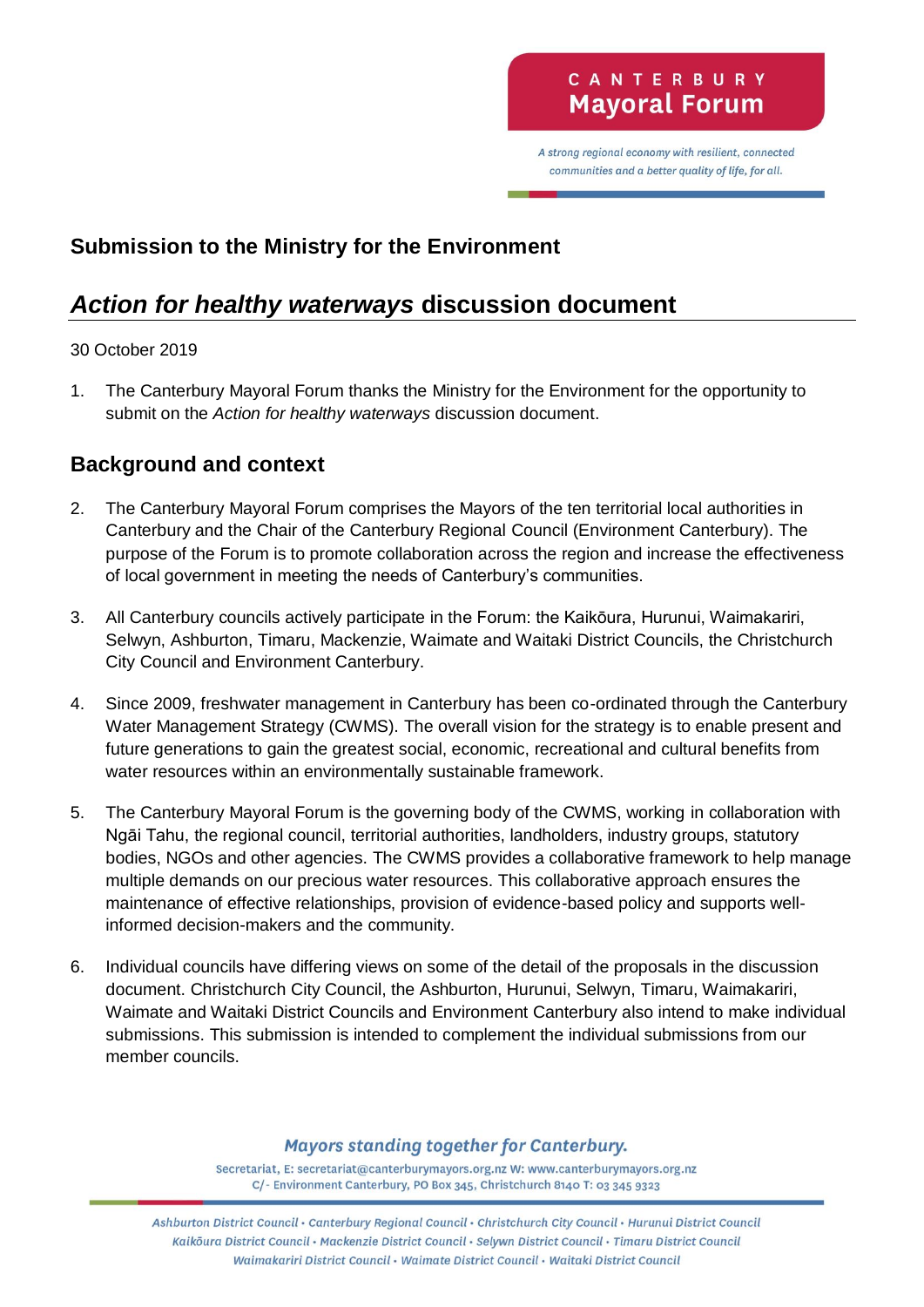# **Comments on the discussion document**

#### **General comments**

- 7. The Canterbury Mayoral Forum supports the general direction signalled by Government through the discussion document. We agree that the management of freshwater across the country needs to be improved. Freshwater is an essential part of our everyday lives, underpinning our environmental, economic, social and cultural wellbeing.
- 8. The CWMS has been the mechanism for driving improvements in freshwater outcomes for our region over the last decade. Through collaborative planning processes driven by the CWMS, Canterbury:
	- has some of the strictest farming rules in the country
	- is moving towards lower (i.e. tougher) nitrate limits through industry-agreed, on-farm Good Management Practices
	- has water quantity limits across the region
	- operates a Farm Environment Plan and audit framework to improve land use and water quality outcomes.
- 9. Much has been achieved over the past 10 years through the CWMS and our collaborative processes. The CWMS has been an important tool to set an agreed direction for improving freshwater management, informed by the needs and desires of our communities. A number of the proposals within the *Action for healthy waterways* discussion document align with the direction of the CWMS, and we welcome that alignment from central government.
- 10. The Canterbury Mayoral Forum has three key objectives that we would like to see reflected throughout the *Action for healthy waterways* proposals.
	- We want to be able *to continue improving freshwater outcomes* in a manner *that reflects the wants and needs of our region.*
	- We want the new national direction for freshwater management *to complement the collaborative planning process* and the progress Canterbury has achieved through this.
	- We want *the wellbeing of our communities to be enhanced* through the effective management of freshwater, and for the national direction to acknowledge and support this.
- 11. Before the proposals within the discussion document are implemented, it is vital that the overall cumulative impacts on councils, landowners and communities are clearly understood by all parties and central government. It is clear that the impacts of these proposals will affect all of our communities, from rural though to urban and major metro centres. The analysis provided to date by the Ministry for the Environment within the discussion document is very limited, mostly focusing on environmental outcomes.
- 12. We recommend that further independent analysis be undertaken to fully understand the wider impacts of the proposals. This analysis needs to focus on economic and social impacts, particularly on our rural communities and urban service centres as they are likely to be most heavily impacted. It also needs to be applied across multiple regions in New Zealand – freshwater management solutions that work in Canterbury may not necessarily work in other regions, and vice versa.
- 13. With the 'four wellbeings' recently reinstated into the Local Government Act, regional councils and territorial authorities would struggle to enact many of the proposals without further analysis of the wider impacts across all four wellbeings on the communities they serve.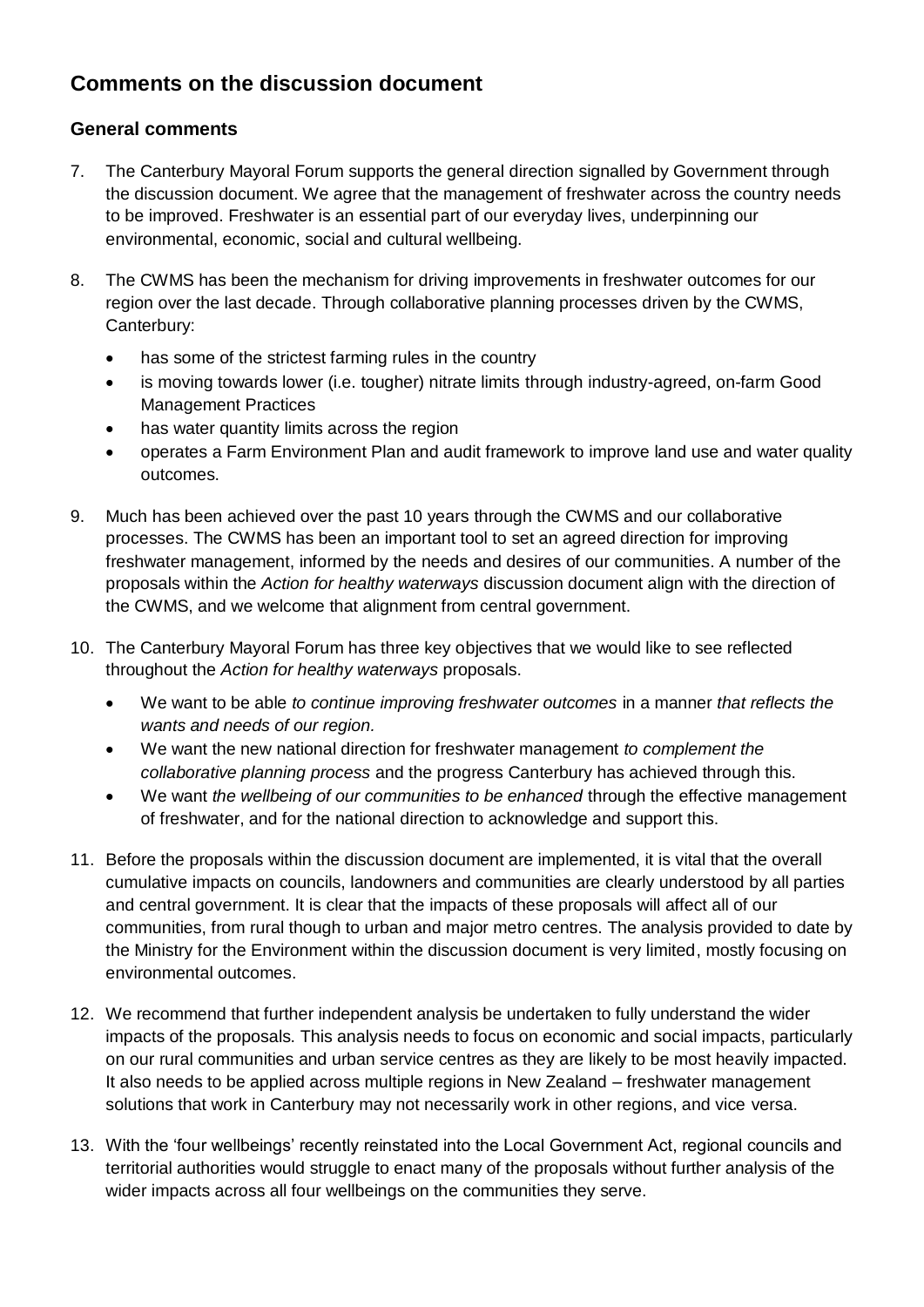- 14. We want to note our concern with the timing of the consultation period for the *Action for healthy waterways* discussion document. The consultation period has occurred at a difficult time for a number of stakeholders – predominantly local body elections for the local government sector, and the lambing and calving season for the agricultural sector.
- 15. Both the local government and agricultural sectors are key to implementing the proposals outlined in the *Action for healthy waterways* discussion document. The buy-in and support of these sectors is vital to the success of improving freshwater outcomes. Central government must work alongside these sectors in a meaningful and constructive manner, including engaging within timeframes that work for all parties.

### **Speed up the implementation of freshwater regulations through amendments to the Resource Management Act**

- 16. The Canterbury Mayoral Forum is committed to improving freshwater management and halting the degradation of our freshwater environments. We recognise the need for urgency highlighted throughout the *Action for healthy waterways* discussion document but caution that urgency needs to be balanced against the time and resources required for adequate consultation and collaborative action.
- 17. Our experience through the collaborative process used by the CWMS has provided us with a key lesson – collaboration takes time. Collaborative planning requires multi-year programmes that are informed by the community and stakeholders. While the time required to hear concerns and debate differing views is significant, this process delivers robust regional plans with strong community buyin and support. Putting the community at the heart of the collaborative process is one of the major strengths of the CWMS.
- 18. There is also concern that councils do not have the capacity and resources to push through freshwater plan changes in the timeframes proposed. Plan changes are resource-intensive processes, both financially and on staff capacity. Adding further time pressures to these processes amplifies the resourcing required.
- 19. Rushing through freshwater planning amendments with urgency will lead to poorer freshwater management outcomes with less buy-in and support from landowners and operators in our communities – the very people we must work alongside to make meaningful improvements. The need to secure and retain local community support for the measures required to improve freshwater outcomes cannot be underestimated.
- 20. We recommend that timeframes be extended for councils already implementing the current National Policy Statement for Freshwater Management through an operative freshwater plan. Further support needs to be considered for those councils struggling to enact a regional freshwater plan.

### **Set and clarify policy direction to bring our freshwater to a healthy state within a generation in a new National Policy Statement for Freshwater Management (NPS-FM)**

21. The Canterbury Mayoral Forum supports the need to lift freshwater management across the board. Sustainable freshwater management is vital to supporting our way of life – whether it be protecting our unique natural environment, supporting sustainable economic development, honouring the values of mana whenua, or providing social and recreational opportunities for our communities.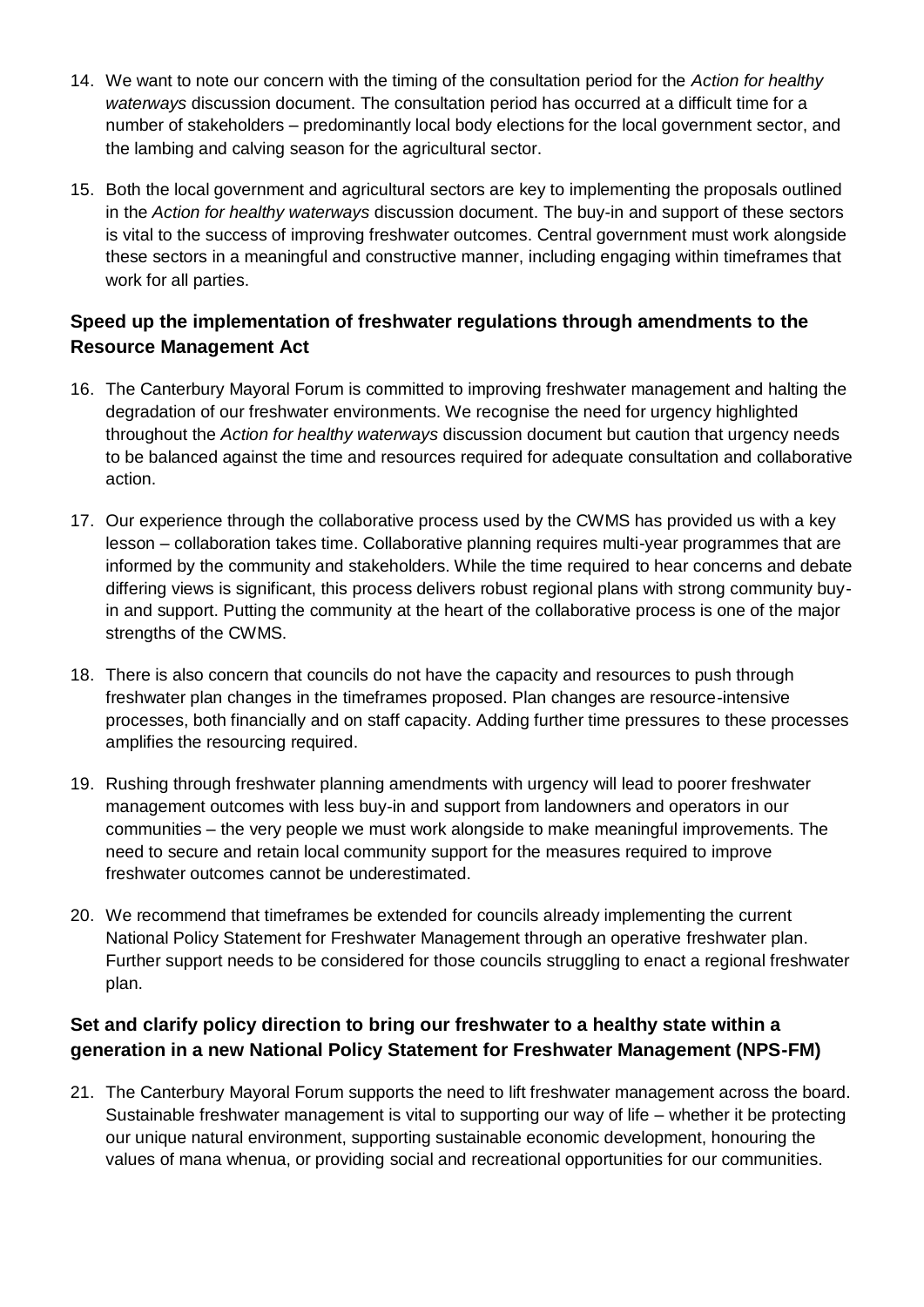- 22. We support the further development of Te Mana o te Wai as a guiding principle for freshwater management. We agree with the concept of taking a holistic approach to the management of freshwater that reflects the integrated nature of the water cycle, with a focus on the health and well-being of water bodies that underpin our freshwater ecosystems.
- 23. We see tension, however, between the proposed hierarchy elevating Te Mana o te Wai above all other considerations and local government's statutory obligation (Local Government Act 2002 s.10) to "promote the social, economic, environmental, and cultural well-being of communities in the present and for the future". This tension needs to be examined further before councils can implement the concept of Te Mana o te Wai as proposed.
- 24. We also welcome the strengthening of tangata whenua values in freshwater management. The CWMS already reflects the views of Te Rūnanga o Ngāi Tahu and the papatipu rūnanga of Canterbury through the creation of specific Kaitiakitanga targets. These targets focus on key aspects of freshwater management for tangata whenua in our region: water supply for marae, partnership and co-governance, and restoration of wāhi taonga and mahinga kai.

### **Raise the bar on freshwater ecosystem health by introducing new attributes and requirements in the NPS-FM to protect threatened species and habitats**

- 25. The Canterbury Mayoral Forum supports in principle the setting of 'bottom-line' attributes that need to be met as an indicator of ecosystem health. Those bottom lines must, however, be:
	- achievable, with clear timeframes for achievement
	- meaningful and appropriate for measuring ecosystem health
	- set with consideration of the four wellbeings (environmental, economic, social and cultural) and the impacts across all four domains.
- 26. We are concerned that the new attribute limits proposed for Dissolved Inorganic Nitrogen (DIN) and Dissolved Reactive Phosphorus (DRP) at the levels proposed do not meet the above objectives.
- 27. There is much concern within our communities that the limits for DIN and DRP have been set at levels that will not be achievable without significant negative economic and social impacts on our rural communities. Our rural communities, in particular, are concerned that proposed limits for DIN and DRP will require a significant reduction in production activities to have any chance of achieving the proposed limits. This is one of the areas where further independent economic analysis is required (as recommended above in paragraphs 11-13).
- 28. We also want to raise the question that the proposed national bottom lines for DIN and DRP may not be appropriate. We are aware of some evidence that the interactions these have with ecosystem health is influenced by multiple factors, and how they interact can be catchment specific. We are also concerned with the lack of clarity around exceptions for catchments where DIN and DRP occur naturally at higher levels than those proposed.
- 29. We recommend that further work is required before new limits for DIN and DRP are included in the NPS-FM, including:
	- further scientific analysis that DIN and DRP can be applied consistently across multiple types of catchments if a national bottom line is to be pursued
	- if national bottom lines are not appropriate, that catchment-specific approaches for DIN and DRP are considered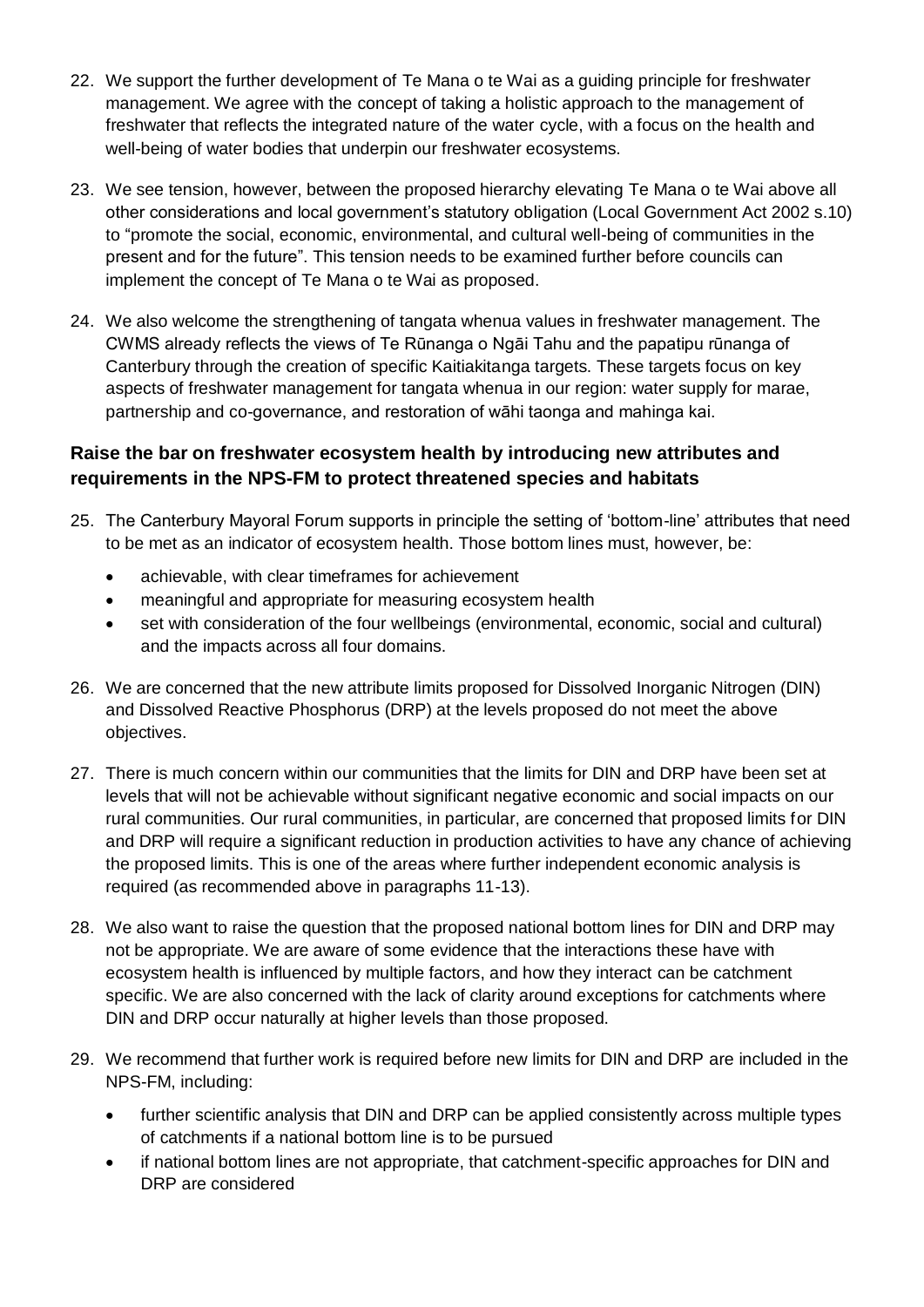- that any bottom lines for DIN or DRP are set at an achievable level which takes into consideration the wider impact on communities (such as reduced production and associated flow-on effects)
- that clear consideration be given to DIN and DRP exemptions for naturally occurring processes.
- 30. We support improving protection of indigenous freshwater fish and ecosystems, including measures for improving fish passage. It is important that the ecological and cultural value of our unique indigenous species is recognised. With many of these species in decline or nationally threatened, further safeguards are needed and welcomed. This aligns with the targets of the CWMS to see a reduction in the number of threatened or at-risk indigenous fish species across our region.

#### **Support the improved delivery of Three Waters through new regulations and potentially new legislation**

- 31. The Canterbury Mayoral Forum supports in principle the direction signalled by central government, both in the *Action for healthy waterways* discussion document and through the *Three Waters review*, to provide more clarity and strength to the Three Waters regulatory system and lift the performance of drinking water, wastewater and stormwater services.
- 32. We also support in principle the direction for nationwide performance standards, as we see no practical reason why the performance of Three Waters services should vary between regions. The general public expects clean drinking water from their taps, that wastewater is treated effectively, and that stormwater systems operate efficiently – regardless of territorial boundaries.
- 33. Some of the key areas that we would like to see addressed within the Three Waters package, including the upcoming Water Services Bill and National Environmental Standards for Sources of Human Drinking Water and Wastewater Discharges and Overflows, include:
	- increasing protection for sources of drinking water that account for both ground and surface water sources
	- clear performance metrics on the effectiveness of wastewater and stormwater systems
	- best-practice national guidelines for the prevention and management of contaminants in stormwater discharges, such as heavy metals in urban waterways.
- 34. The Canterbury Mayoral Forum has already established working groups to provide advice on collaborative improvements across Three Waters services. We continue to offer the time and expertise of these working groups to support central government in the development of improvements to the regulation of Three Waters.
- 35. For territorial authorities to meet new standards for the delivery of Three Waters services, it is important that clarity on what these new standards may look like is provided as soon as possible. There is a high level of uncertainty across the local government sector as to what improvements and resources will be needed to meet new Three Waters standards. Clarity on regulatory requirements sooner rather than later would enable councils to plan for and allocate funding within our 2021-2031 Long-Term Plans and 30-year Infrastructure Strategies.
- 36. We urge central government to progress these new standards, including the proposed National Environmental Standards for Drinking Water and for Wastewater Discharges and Overflows, as soon as possible in order to inform the development of 2021-2031 Long-Term Plans and Infrastructure Strategies. We look forward to providing more in-depth comment on these once released.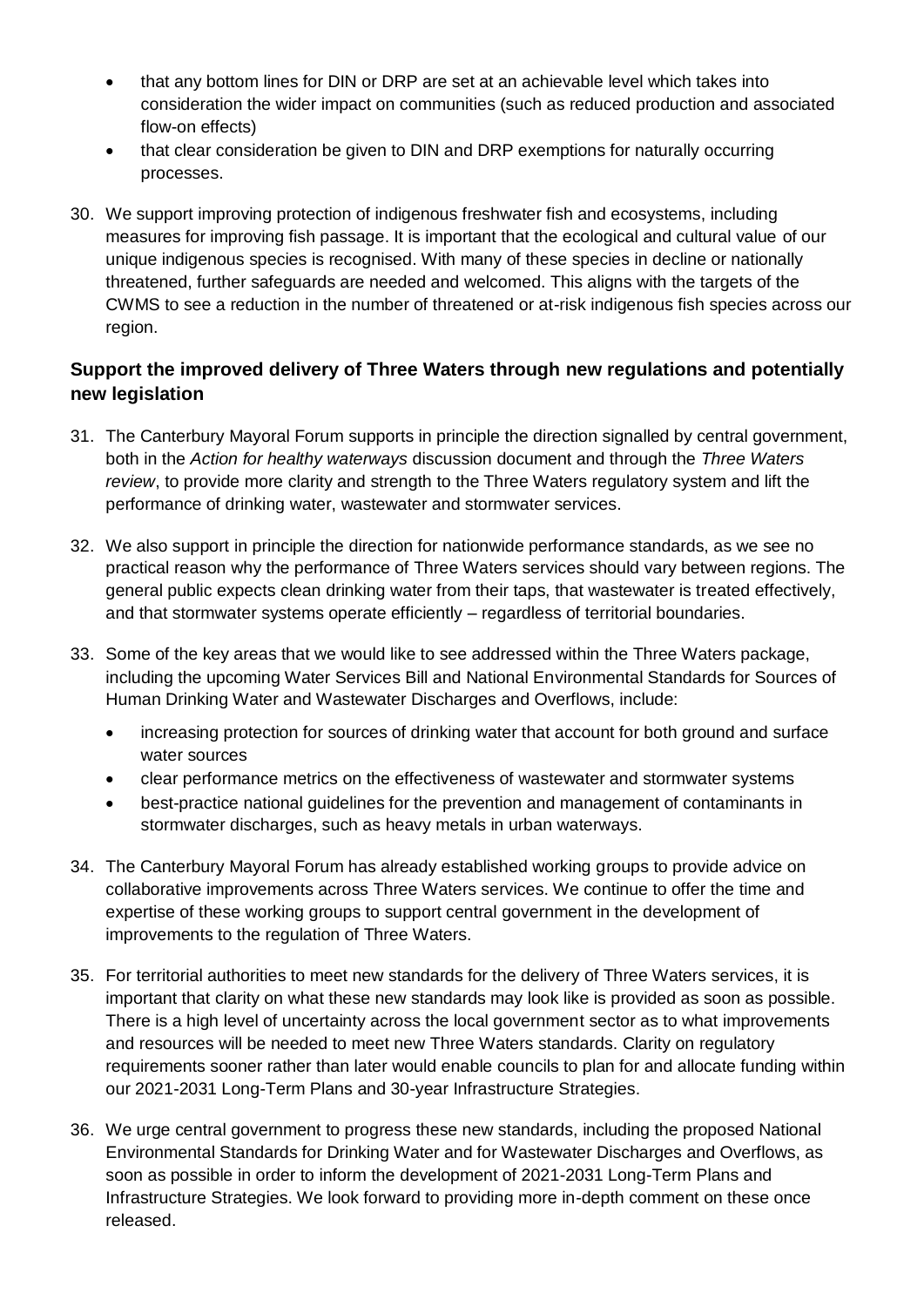#### **Improve farming practices where needed to stop things getting worse and improve freshwater health in a generation, through new National Environmental Standards for Freshwater and regulations**

- 37. The Canterbury Mayoral Forum supports the use of Farm Environment Plans (FEPs) to improve farming practices. This approach is already being used in our region and we see it as an appropriate tool for managing the environmental effects of on-farm activities.
- 38. If implemented, we foresee a capacity issue, however, resulting from the increased workload required to implement FEPs. This applies to:
	- councils to support implementation of the FEP and auditing framework
	- independent auditors to provide a high level of assurance that FEPs are being implemented effectively
	- farm consultants to provide quality advice and expertise to landowners in the creation of FEPs.
- 39. We support the need for increased national investment to build on-farm advisory capability and capacity, and support for landowners to meet the demands of creating and implementing FEPs. This investment needs to be across the three areas outlined above: councils, independent auditors and farm consultants. We also support the work signalled in the discussion document for the creation of a certification framework. This framework is important to provide assurances that landowners receive high-quality advice to develop their FEPs. We recommend the certification framework applies to both independent auditors and farm consultants.
- 40. We also support the requirements to fence off wetlands and waterways on farm properties as an effective measure for protection freshwater sources. There are already requirements in place for Canterbury that includes rules to exclude livestock from waterways that are more restrictive than the proposed regulations.
- 41. We believe, however, that further consideration of the five-metre setback is needed. This setback will be too wide for some landforms and presents additional risk for landowners to maintain these exclusion areas from invasive weeds. Furthermore, a number of landowners who have been proactive in protecting waterways already have effective exclusion measures in place involving both fencing and riparian planting but would not meet the five-metre setback requirements.
- 42. We recommend that consideration be given to a process for clear exemptions from the five-metre setback, such as:
	- where it is impractical to fence waterways due to the form of the landscape
	- timeframes for renewal of existing fencing that align with the expected lifespan of fencing for those who already have exclusion measures in place
	- consideration of narrower setbacks if other protections are in place, such as riparian planting.